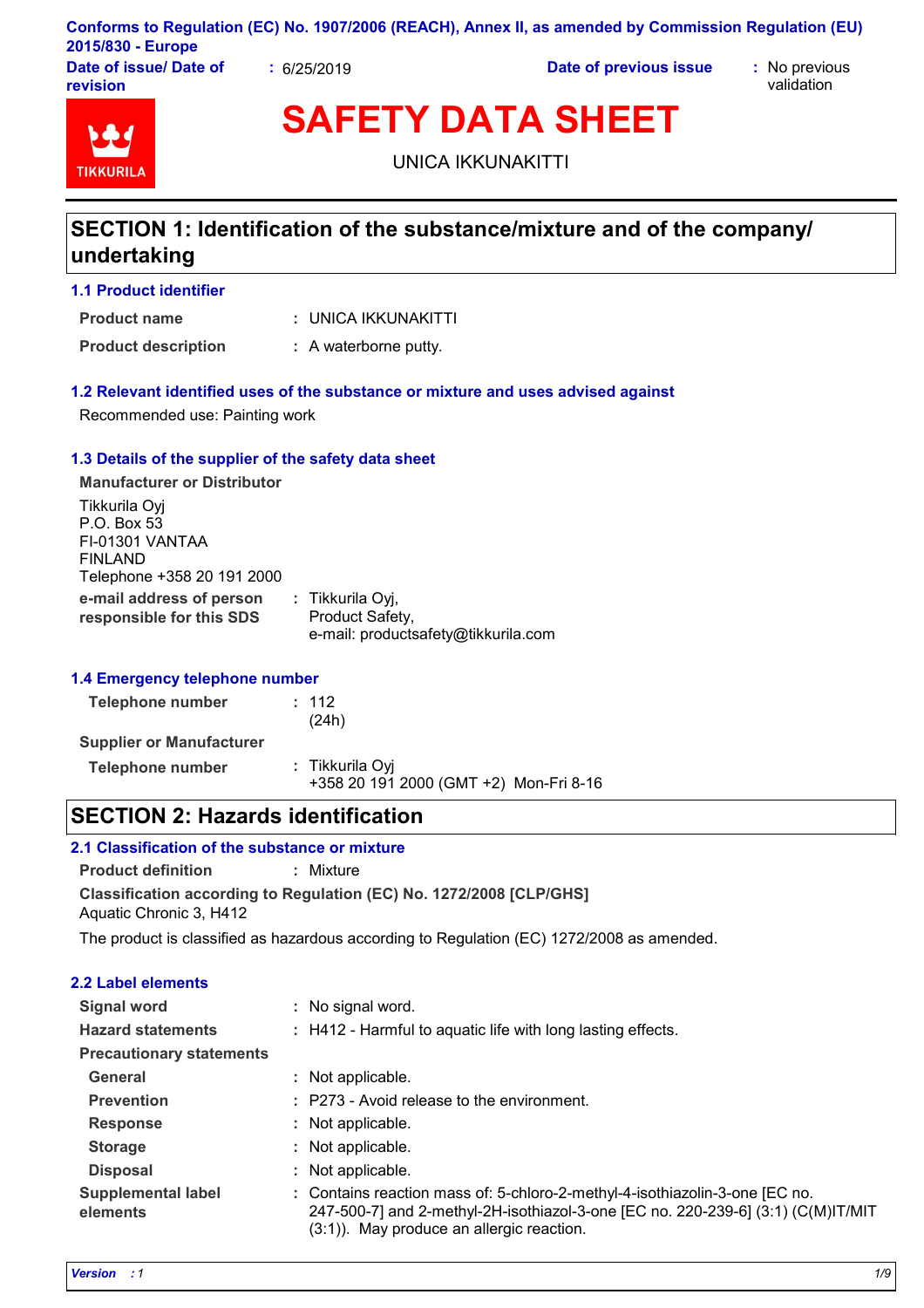| Date of issue/Date of revision | 25.06.2019 Date of previous issue | No previous<br>validation. | <b>UNICA IKKUNAKITTI</b> |
|--------------------------------|-----------------------------------|----------------------------|--------------------------|
|                                |                                   |                            |                          |

Wear protective gloves.

#### **Treated articles**

This product contains a biocidal product for the preservation of the product during storage. Contains reaction mass of: 5-chloro-2-methyl-4-isothiazolin-3-one [EC no. 247-500-7] and 2-methyl-2H-isothiazol-3-one [EC no. 220-239-6] (3:1) (C(M)IT/MIT (3:1)).

### **2.3 Other hazards**

**Other hazards which do : not result in classification** : None known.

# **SECTION 3: Composition/information on ingredients**

|                                                                                                                                                                             |                               |          | <b>Classification</b>                                                                                                                                                              |              |
|-----------------------------------------------------------------------------------------------------------------------------------------------------------------------------|-------------------------------|----------|------------------------------------------------------------------------------------------------------------------------------------------------------------------------------------|--------------|
| <b>Product/ingredient</b><br>name                                                                                                                                           | <b>Identifiers</b>            | $\%$     | <b>Regulation (EC) No.</b><br>1272/2008 [CLP]                                                                                                                                      | <b>Notes</b> |
| 2-(2-heptadec-8-enyl-2-imidazolin-<br>1-yl)ethanol                                                                                                                          | EC: 202-414-9<br>CAS: 95-38-5 | < 1      | Acute Tox. 4, H302<br>Skin Corr. 1C, H314<br>STOT RE 2, H373 (oral)<br>Aquatic Chronic 1, H410 (M=1)                                                                               |              |
| reaction mass of: 5-chloro-2-methyl-<br>4-isothiazolin-3-one [EC no.<br>247-500-7] and 2-methyl-2H-<br>isothiazol-3-one [EC no. 220-239-6]<br>$(3:1)$ (C(M)IT/MIT $(3:1)$ ) | CAS: 55965-84-9               | < 0.0015 | Acute Tox. 3, H301<br>Acute Tox. 3, H311<br>Acute Tox. 3, H331<br>Skin Corr. 1B, H314<br><b>Skin Sens. 1, H317</b><br>Aquatic Acute 1, H400 (M=1)<br>Aquatic Chronic 1, H410 (M=1) |              |
|                                                                                                                                                                             |                               |          | See Section 16 for the full<br>text of the H statements<br>declared above.                                                                                                         |              |

There are no additional ingredients present which, within the current knowledge of the supplier, are classified and contribute to the classification of the substance and hence require reporting in this section.

There are no additional ingredients present which, within the current knowledge of the supplier and in the concentrations applicable, are classified as hazardous to health or the environment, are PBTs or vPvBs or have been assigned a workplace exposure limit and hence require reporting in this section.

Occupational exposure limits, if available, are listed in Section 8.

Notes, if applicable, refer to Notes given in Annex VI of 1272/2008/EC.

# **SECTION 4: First aid measures**

#### **4.1 Description of first aid measures**

| General             | : In all cases of doubt, or when symptoms persist, seek medical attention. Show this<br>safety data sheet or label to the doctor if possible.                                                        |
|---------------------|------------------------------------------------------------------------------------------------------------------------------------------------------------------------------------------------------|
| Eye contact         | : Check for and remove any contact lenses. Immediately flush eyes with plenty of<br>lukewarm water, keeping eyelids open. Continue to rinse for at least 10 minutes.                                 |
| <b>Inhalation</b>   | : Remove to fresh air.                                                                                                                                                                               |
| <b>Skin contact</b> | : Wash skin thoroughly with soap and water or use recognized skin cleanser. Do<br>NOT use solvents or thinners.                                                                                      |
| Ingestion           | : If accidentally swallowed rinse the mouth with plenty of water (only if the person is<br>conscious). If significant amounts have been swallowed or if symptoms persist,<br>seek medical attention. |

### **4.2 Most important symptoms and effects, both acute and delayed**

See Section 11 for more detailed information on health effects and symptoms. Contains:

reaction mass of: 5-chloro-2-methyl-4-isothiazolin-3-one [EC no. 247-500-7] and 2-methyl-2H-isothiazol-3-one [EC no. 220-239-6] (3:1) (C(M)IT/MIT (3:1))

May produce an allergic reaction.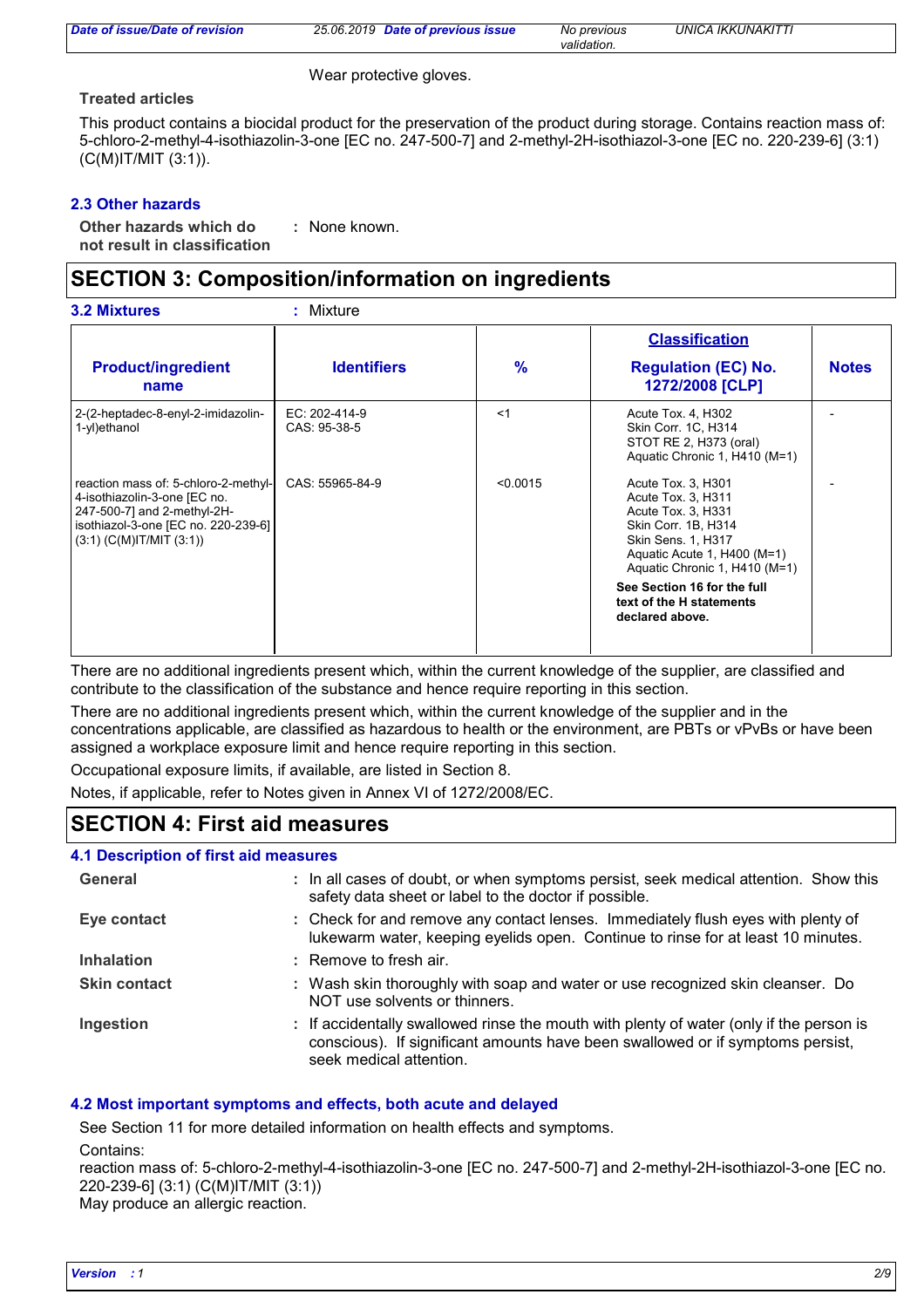# **4.3 Indication of any immediate medical attention and special treatment needed**

**Special protective : Appropriate breathing apparatus may be required.** 

None.

# **SECTION 5: Firefighting measures**

| 5.1 Extinguishing media                                   |                                                                                                                                                                                                                                                  |
|-----------------------------------------------------------|--------------------------------------------------------------------------------------------------------------------------------------------------------------------------------------------------------------------------------------------------|
| Suitable extinguishing<br>media                           | : Use an extinguishing agent suitable for the surrounding fire. Recommended:<br>Alcohol resistant foam, CO <sub>2</sub> , powders or water spray/mist.                                                                                           |
| Unsuitable extinguishing<br>media                         | : Do not use a direct water jet that could spread the fire.                                                                                                                                                                                      |
| 5.2 Special hazards arising from the substance or mixture |                                                                                                                                                                                                                                                  |
| <b>Hazards from the</b><br>substance or mixture           | : This product is not classified as flammable. Fire will produce dense black smoke.<br>Exposure to decomposition products may cause a health hazard.                                                                                             |
| <b>Hazardous combustion</b><br>products                   | : When exposed to high temperatures, hazardous decomposition products may be<br>produced, such as carbon monoxide and dioxide, smoke, oxides of nitrogen etc.                                                                                    |
| <b>5.3 Advice for firefighters</b>                        |                                                                                                                                                                                                                                                  |
| <b>Special protective actions</b><br>for fire-fighters    | : Use water spray to keep fire-exposed containers cool. This material is hazardous to<br>aquatic organisms. Fire water contaminated with this material must be contained<br>and prevented from being discharged to any waterway, sewer or drain. |

# **SECTION 6: Accidental release measures**

**equipment for fire-fighters**

| <b>6.1 Personal precautions,</b><br>protective equipment and<br>emergency procedures | : Refer to protective measures listed in sections 7 and 8.                                                                                                                                                                                                               |
|--------------------------------------------------------------------------------------|--------------------------------------------------------------------------------------------------------------------------------------------------------------------------------------------------------------------------------------------------------------------------|
| <b>6.2 Environmental</b><br>precautions                                              | : Hazardous to aguatic environment. Do not allow to enter drains, water courses or<br>soil.                                                                                                                                                                              |
| 6.3 Methods and materials<br>for containment and<br>cleaning up                      | : Contain and collect spillage with non-combustible, absorbent material e.g. sand,<br>earth, vermiculite or diatomaceous earth and place in container for disposal<br>according to local regulations. Preferably clean with water or detergent. Avoid using<br>solvents. |
| 6.4 Reference to other<br><b>sections</b>                                            | : See Section 1 for emergency contact information.<br>See Section 13 for additional waste treatment information.                                                                                                                                                         |

# **SECTION 7: Handling and storage**

| 7.1 Precautions for safe<br>handling                                          | : Avoid contact with skin and eyes. Avoid breathing vapor. Avoid inhalation of dust<br>from sanding. See Section 8 for information on appropriate personal protective<br>equipment. Eating, drinking and smoking should be prohibited in areas where this<br>material is handled and stored. Wash hands before breaks and immediately after<br>handling the product. Avoid release to the environment.                                         |
|-------------------------------------------------------------------------------|------------------------------------------------------------------------------------------------------------------------------------------------------------------------------------------------------------------------------------------------------------------------------------------------------------------------------------------------------------------------------------------------------------------------------------------------|
| <b>7.2 Conditions for safe</b><br>storage, including any<br>incompatibilities | : Store in original container protected from direct sunlight in a dry, cool and well-<br>ventilated area, away from incompatible materials (see Section 10) and food and<br>drink. Keep container tightly closed. Containers that have been opened must be<br>carefully resealed and kept upright to prevent leakage. Recommended storage<br>temperature is +5°C +25°C. Do not allow to freeze. Store in accordance with local<br>regulations. |
| 7.3 Specific end use(s)                                                       | : None.                                                                                                                                                                                                                                                                                                                                                                                                                                        |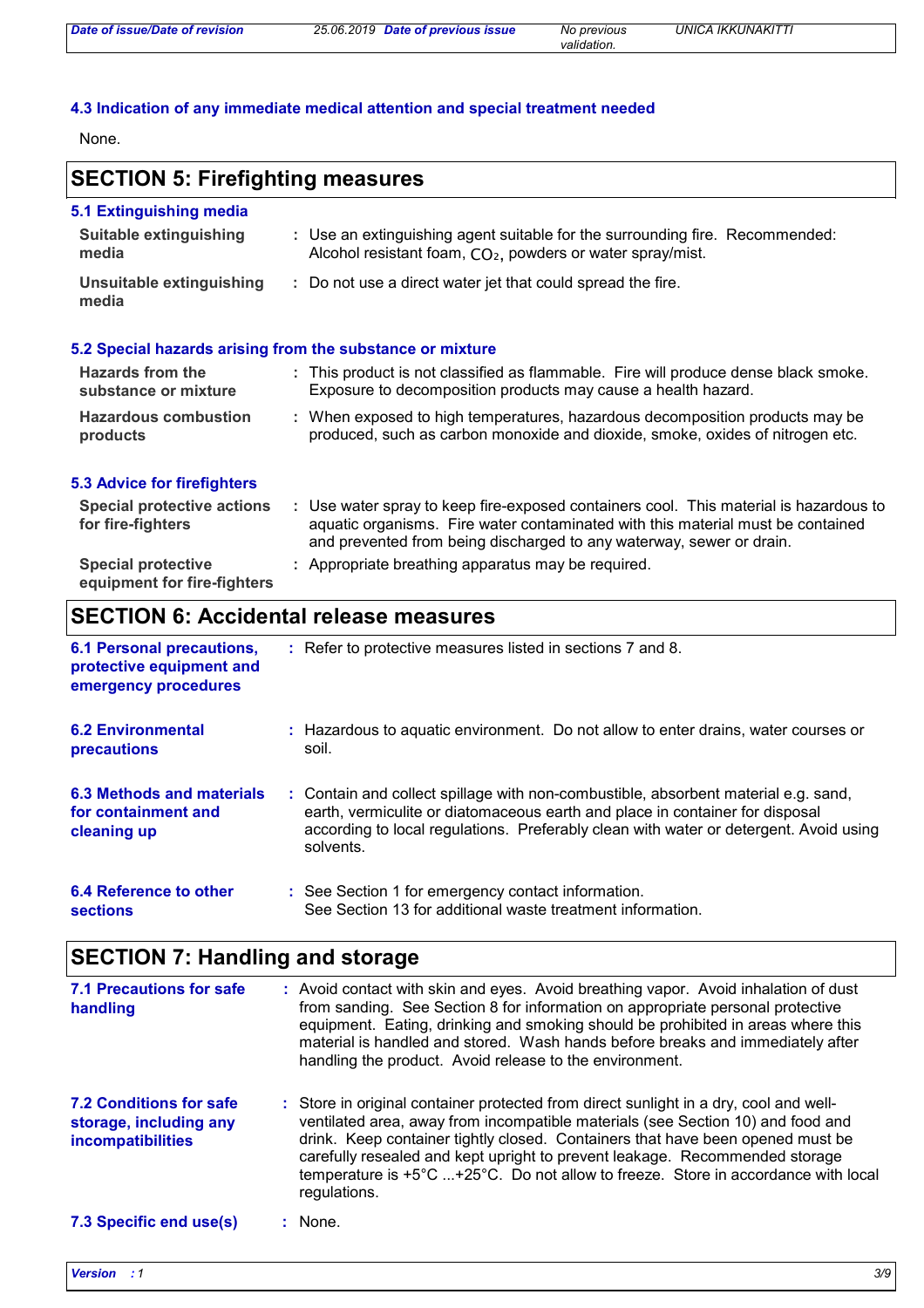# **SECTION 8: Exposure controls/personal protection**

#### **8.1 Control parameters**

No exposure limit value known. **Occupational exposure limits**

**procedures**

Recommended monitoring : If this product contains ingredients with exposure limits, personal, workplace atmosphere or biological monitoring may be required to determine the effectiveness of the ventilation or other control measures and/or the necessity to use respiratory protective equipment.

## **DNELs/DMELs**

No DNELs/DMELs available.

**PNECs**

No PNECs available.

#### **8.2 Exposure controls**

**Appropriate engineering controls**

Provide adequate ventilation. Comply with the health and safety at work laws.

#### **Individual protection measures**

| <b>Eye/face protection</b>                | : Safety eyewear should be used when there is a likelihood of exposure. Use safety<br>eyewear (EN166), especially during sanding. When working over head height, eye<br>protection is recommended.                                                                                                                                                                                         |
|-------------------------------------------|--------------------------------------------------------------------------------------------------------------------------------------------------------------------------------------------------------------------------------------------------------------------------------------------------------------------------------------------------------------------------------------------|
| <b>Hand protection</b>                    | : Wear protective gloves. Gloves should be replaced regularly and if there is any<br>sign of damage to the glove material. The instructions and information provided by<br>the glove manufacturer on use, storage, maintenance and replacement must be<br>followed.<br>Recommended glove material (EN374):<br>> 8 hours (breakthrough time): nitrile rubber<br>Not recommended: PVA gloves |
| <b>Skin protection</b>                    | : Wear appropriate personal protective clothing to prevent skin contact.                                                                                                                                                                                                                                                                                                                   |
| <b>Respiratory protection</b>             | : If ventilation is inadequate, use appropriate respirators with dust filter P2 during<br>sanding (EN149:2001). Be sure to use an approved/certified respirator or<br>equivalent. Check that mask fits tightly and change filter regularly.                                                                                                                                                |
| <b>Environmental exposure</b><br>controls | : For information regarding environmental protection measures, please refer to<br>section 13 for waste handling, section 7 for handling and storage and section 1.2<br>for relevant identified uses of the substance or mixture and uses advised against.                                                                                                                                  |

# **SECTION 9: Physical and chemical properties**

#### **9.1 Information on basic physical and chemical properties**

| <b>Appearance</b>                               |                                                          |
|-------------------------------------------------|----------------------------------------------------------|
| <b>Physical state</b>                           | : Liquid.                                                |
| Color                                           | : White.                                                 |
| Odor                                            | : Mild.                                                  |
| <b>Odor threshold</b>                           | : Not relevant for the hazard assessment of the product. |
| рH                                              | : Not relevant for the hazard assessment of the product. |
| <b>Melting point/freezing point</b>             | $: 0^{\circ}$ C (water)                                  |
| Initial boiling point and<br>boiling range      | $: 100^{\circ}$ C (water)                                |
| <b>Flash point</b>                              | : $> 100 °C$                                             |
| <b>Evaporation rate</b>                         | : Not relevant due to the nature of the product.         |
| Flammability (solid, gas)                       | : Not applicable. Product is a liquid.                   |
| Upper/lower flammability or<br>explosive limits | : No flammable ingredients present.                      |
| Vapor pressure                                  | : 3.2 kPa [room temperature] (water)                     |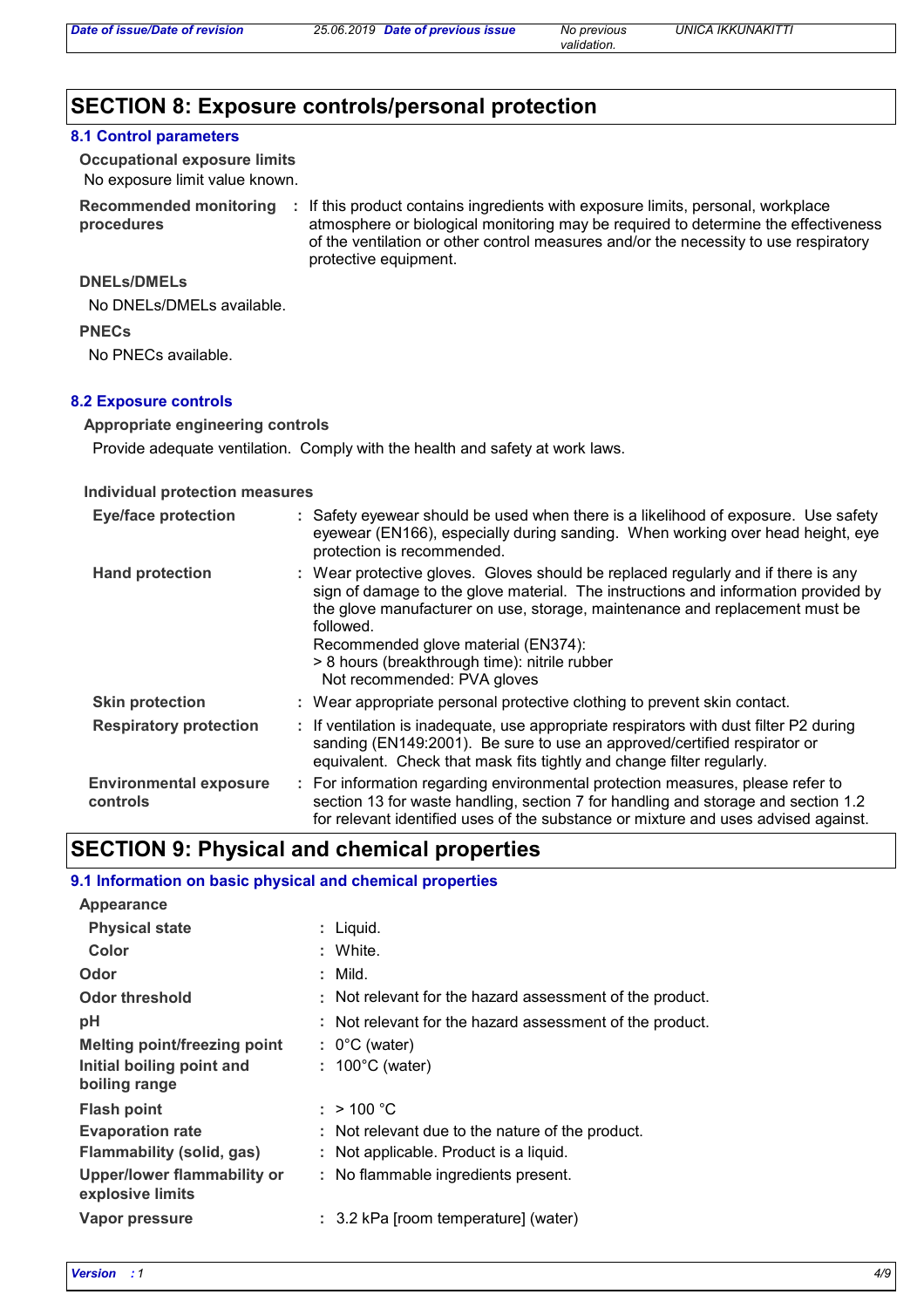| Date of issue/Date of revision                             | 25.06.2019 Date of previous issue                        | No previous<br>validation. | UNICA IKKUNAKITTI |
|------------------------------------------------------------|----------------------------------------------------------|----------------------------|-------------------|
| Vapor density                                              | : Not relevant for the hazard assessment of the product. |                            |                   |
| <b>Density</b>                                             | : 1.6 g/cm <sup>3</sup>                                  |                            |                   |
| Solubility(ies)                                            | : Miscible in water.                                     |                            |                   |
| Partition coefficient: n-octanol/: Not available.<br>water |                                                          |                            |                   |
| <b>Auto-ignition temperature</b>                           | : Not relevant due to the nature of the product.         |                            |                   |
| <b>Decomposition temperature</b>                           | : Not relevant for the hazard assessment of the product. |                            |                   |
| <b>Viscosity</b>                                           | : Not relevant for the hazard assessment of the product. |                            |                   |
| <b>Explosive properties</b>                                | : No explosive ingredients present.                      |                            |                   |
| <b>Oxidizing properties</b>                                | : No oxidizing ingredients present.                      |                            |                   |

### **9.2 Other information**

No additional information.

| <b>SECTION 10: Stability and reactivity</b>     |                                                                                                                                                               |  |  |
|-------------------------------------------------|---------------------------------------------------------------------------------------------------------------------------------------------------------------|--|--|
| <b>10.1 Reactivity</b>                          | $\therefore$ See Section 10.5.                                                                                                                                |  |  |
| <b>10.2 Chemical stability</b>                  | : Stable under recommended storage and handling conditions (see Section 7).                                                                                   |  |  |
| 10.3 Possibility of<br>hazardous reactions      | : Under normal conditions of storage and use, hazardous reactions will not occur.                                                                             |  |  |
| <b>10.4 Conditions to avoid</b>                 | : Avoid extreme heat and freezing.                                                                                                                            |  |  |
| 10.5 Incompatible materials                     | : Keep away from the following materials to prevent strong exothermic reactions:<br>oxidizing agents<br>strong acids<br>strong alkalis                        |  |  |
| <b>10.6 Hazardous</b><br>decomposition products | : When exposed to high temperatures, hazardous decomposition products may be<br>produced, such as carbon monoxide and dioxide, smoke, oxides of nitrogen etc. |  |  |

# **SECTION 11: Toxicological information**

### **11.1 Information on toxicological effects**

There is no testdata available on the product itself.

The product is not classified as hazardous according to Regulation (EC) 1272/2008 as amended.

Long term exposure by inhalation may cause respiratory tract irritation. Prolonged or repeated contact can defat the skin and lead to irritation, cracking and/or dermatitis.

### **Acute toxicity**

| <b>Product/ingredient name</b>                                                                                                                                                  | <b>Result</b> | <b>Species</b> | <b>Dose</b>        | <b>Exposure</b> |
|---------------------------------------------------------------------------------------------------------------------------------------------------------------------------------|---------------|----------------|--------------------|-----------------|
| reaction mass of: 5-chloro-<br> 2-methyl-4-isothiazolin-<br>3-one [EC no. 247-500-7]<br>and 2-methyl-2H-isothiazol-<br>3-one [EC no. 220-239-6] (3:<br>$(1)$ (C(M)IT/MIT (3:1)) | ILD50 Oral    | Rat            | $53 \text{ mg/kg}$ |                 |

Not classified.

**Irritation/Corrosion**

Not classified.

**Sensitization**

The product is not classified as sensitizing by skin contact, but it contains following preservatives or other biocides which may produce an allergic reaction:

reaction mass of: 5-chloro-2-methyl-4-isothiazolin-3-one [EC no. 247-500-7] and 2-methyl-2H-isothiazol-3-one [EC no. 220-239-6] (3:1) (C(M)IT/MIT (3:1))

# **Mutagenicity**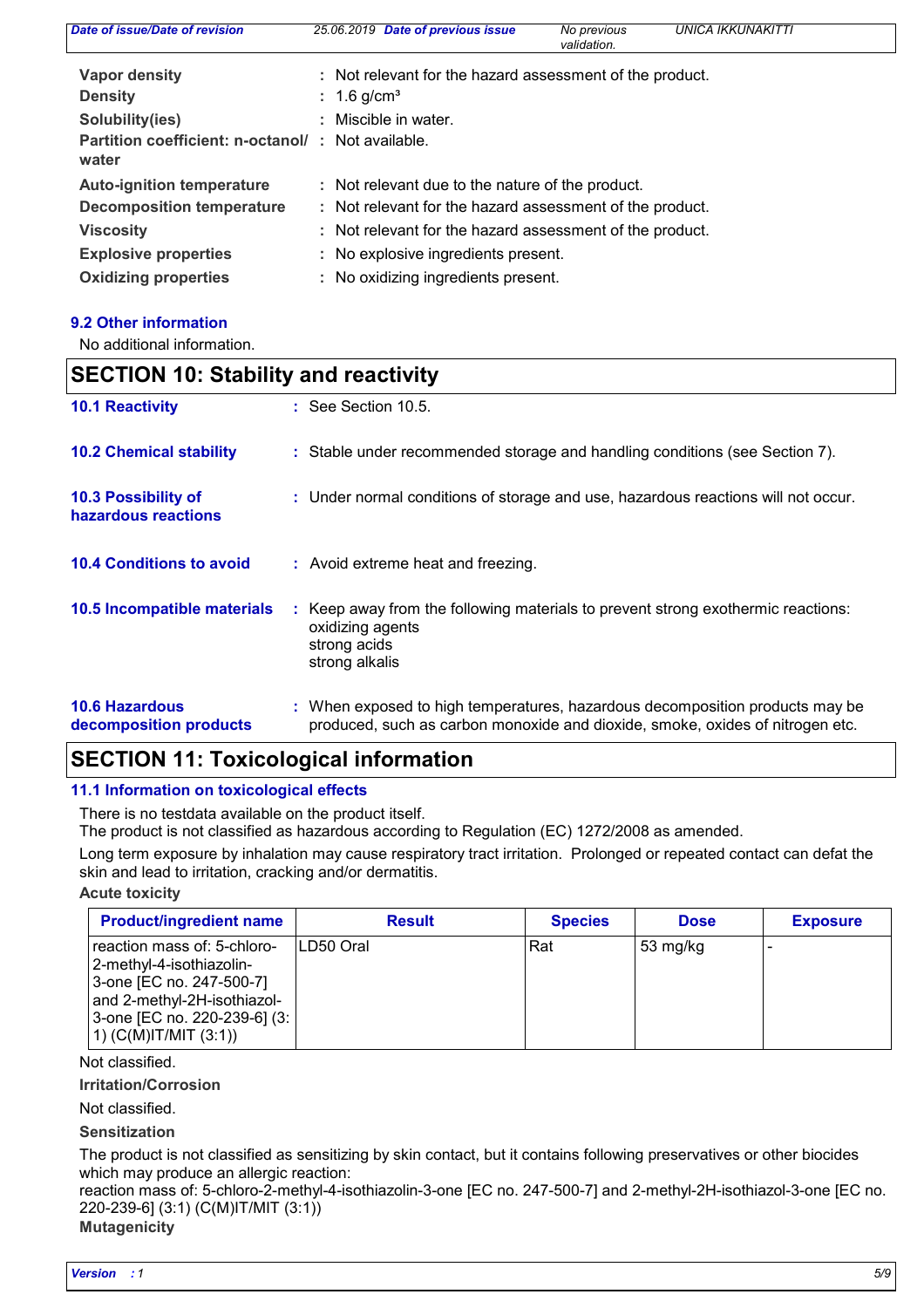*Date of previous issue No previous UNICA IKKUNAKITTI*

*validation.*

| Not classified.                                    |
|----------------------------------------------------|
| Carcinogenicity                                    |
| Not classified.                                    |
| Reproductive toxicity                              |
| Not classified.                                    |
| <b>Teratogenicity</b>                              |
| Not classified.                                    |
| Specific target organ toxicity (single exposure)   |
| Not classified.                                    |
| Specific target organ toxicity (repeated exposure) |
| Not classified.                                    |
| <b>Aspiration hazard</b>                           |
| Not classified.                                    |

# **SECTION 12: Ecological information**

Ecological testing has not been conducted on this product. Do not allow to enter drains, water courses or soil.

The product is classified as environmetally hazardous according to Regulation (EC) 1272/2008. Harmful to aquatic life with long lasting effects.

## **12.1 Toxicity**

| <b>Product/ingredient name</b>                                                                                                                                                  | <b>Result</b>            | <b>Species</b>                             | <b>Exposure</b> |
|---------------------------------------------------------------------------------------------------------------------------------------------------------------------------------|--------------------------|--------------------------------------------|-----------------|
| reaction mass of: 5-chloro-<br> 2-methyl-4-isothiazolin-<br>3-one [EC no. 247-500-7]<br>and 2-methyl-2H-isothiazol-<br>3-one [EC no. 220-239-6] (3:<br>$(1)$ (C(M)IT/MIT (3:1)) | Acute EC50 0.379 mg/l    | Algae - Pseudokirchneriella<br>subcapitata | 72 hours        |
|                                                                                                                                                                                 | Acute EC50 0.16 mg/l     | Daphnia - Daphnia magna                    | 48 hours        |
|                                                                                                                                                                                 | Acute LC50 0.19 mg/l     | Fish - Oncorhynchus mykiss                 | 96 hours        |
|                                                                                                                                                                                 | Chronic NOEC 0.0012 mg/l | Algae - Pseudokirchneriella<br>subcapitata | 72 hours        |
|                                                                                                                                                                                 | Chronic NOEC 0.004 mg/l  | Daphnia - Daphnia magna                    | 21 days         |

#### **12.2 Persistence and degradability**

| <b>Product/ingredient name</b>                              | <b>Aquatic half-life</b> | <b>Photolysis</b> | Biodegradability |
|-------------------------------------------------------------|--------------------------|-------------------|------------------|
| reaction mass of: 5-chloro-                                 | $\overline{\phantom{0}}$ |                   | Readily          |
| 2-methyl-4-isothiazolin-<br>3-one [EC no. 247-500-7]        |                          |                   |                  |
| and 2-methyl-2H-isothiazol-<br>3-one [EC no. 220-239-6] (3: |                          |                   |                  |
| 1) $(C(M)IT/MIT (3:1))$                                     |                          |                   |                  |

### **12.3 Bioaccumulative potential**

**:** No specific data.

# **12.4 Mobility in soil**

**Mobility :** Not available. **Soil/water partition coefficient (KOC) :** Not available.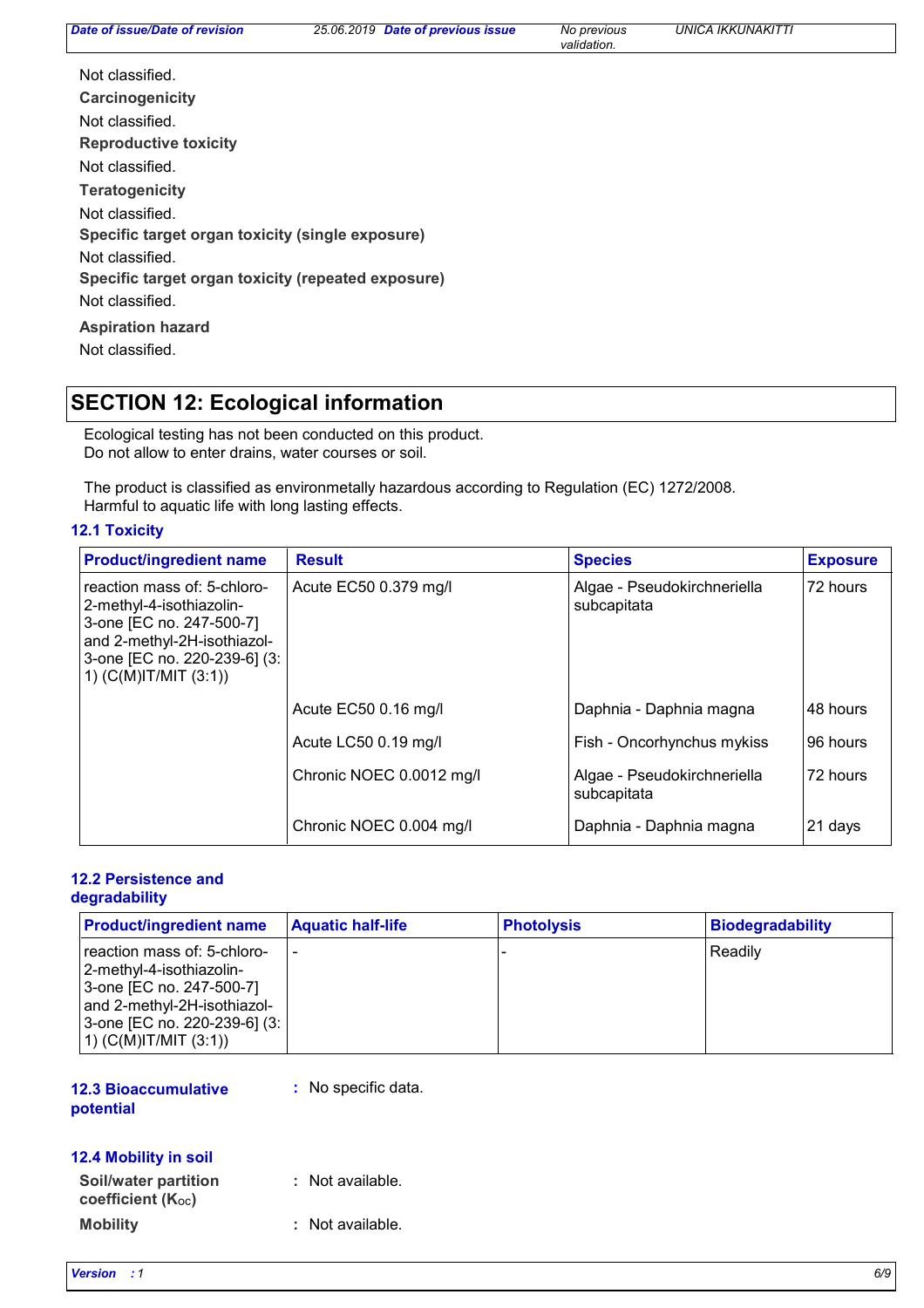### **12.5 Results of PBT and vPvB assessment**

This mixture does not contain any substances that are assessed to be a PBT or a vPvB.

#### **12.6 Other adverse effects :**

# **SECTION 13: Disposal considerations**

### **13.1 Waste treatment methods**

# **Product**

**Methods of disposal :** Remove as much product as possible from the tools before cleaning. Liquid residue and cleaning liquids are hazardous waste and must not be emptied into drains or sewage system, but handled in accordance with national regulations. Product residues should be left at special companies which have permission for gathering this kind of wastes.

**European waste catalogue (EWC)**

| Waste code | <b>Waste designation</b>                                                          |  |  |
|------------|-----------------------------------------------------------------------------------|--|--|
| 08 01 11*  | waste paint and varnish containing organic solvents or other hazardous substances |  |  |

If this product is mixed with other wastes, the original waste product code may no longer apply and the appropriate code should be assigned. For further information, contact your local waste authority.

#### **Packaging**

| <b>Methods of disposal</b> | : Empty packaging should be recycled or disposed of in accordance with national |
|----------------------------|---------------------------------------------------------------------------------|
|                            | regulations.                                                                    |

**Special precautions :**

No additional information.

# **SECTION 14: Transport information**

This product is not regulated for carriage according to ADR/RID, IMDG, IATA.

|                                           | <b>ADR/RID</b>           | <b>IMDG</b>              | <b>IATA</b>    |
|-------------------------------------------|--------------------------|--------------------------|----------------|
| 14.1 UN number                            | Not regulated.           | Not regulated.           | Not regulated. |
| 14.2 UN proper<br>shipping name           | $\overline{\phantom{0}}$ | $\overline{\phantom{0}}$ |                |
| <b>14.3 Transport</b><br>hazard class(es) | $\blacksquare$           | $\overline{\phantom{0}}$ |                |
| 14.4 Packing<br>group                     |                          | -                        |                |
| 14.5<br><b>Environmental</b><br>hazards   | No.                      | No.                      | No.            |

**user**

**14.6 Special precautions for : Transport within user's premises: always transport in closed containers that are** upright and secure. Ensure that persons transporting the product know what to do in the event of an accident or spillage.

**14.7 Transport in bulk :** Not available.

**according to Annex II of MARPOL and the IBC Code**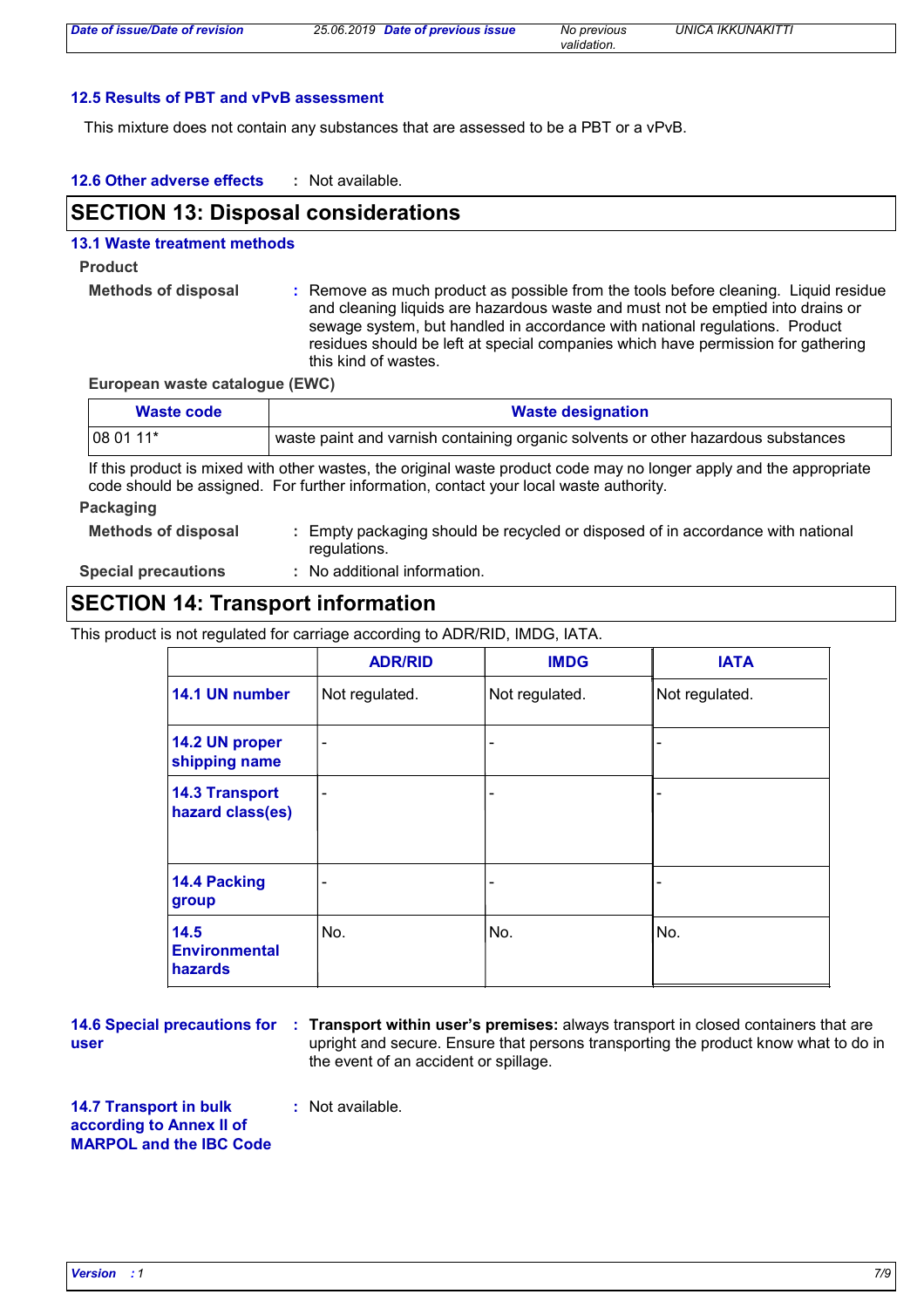#### **Other EU regulations Europe inventory :** Not determined. **SECTION 15: Regulatory information 15.1 Safety, health and environmental regulations/legislation specific for the substance or mixture EU Regulation (EC) No. 1907/2006 (REACH) 15.2 Chemical Safety Assessment** This product contains substances for which Chemical Safety Assessments are still **:** required. **Date of issue/ Date of revision Version Notice to reader Date of previous issue : :** 6/25/2019 **:** No previous validation  $\nabla$  Indicates information that has changed from previously issued version. 1 **SECTION 16: Other information Full text of abbreviated H statements : Abbreviations and acronyms :** ATE = Acute Toxicity Estimate CLP = Classification, Labelling and Packaging Regulation [Regulation (EC) No. 1272/2008] DMEL = Derived Minimal Effect Level DNEL = Derived No Effect Level EUH statement = CLP-specific Hazard statement PBT = Persistent, Bioaccumulative and Toxic PNEC = Predicted No Effect Concentration RRN = REACH Registration Number vPvB = Very Persistent and Very Bioaccumulative **Procedure used to derive the classification according to Regulation (EC) No. 1272/2008 [CLP/GHS] Classification Justification** Aquatic Chronic 3, H412 Calculation method **Full text of classifications [CLP/GHS] :** Toxic if swallowed. H302 Harmful if swallowed. H311 Toxic in contact with skin. H314 Causes severe skin burns and eye damage. H317 May cause an allergic skin reaction. H331 Toxic if inhaled. H373 (oral) May cause damage to organs through prolonged or repeated exposure if swallowed. H400 Very toxic to aquatic life. H410 Very toxic to aquatic life with long lasting effects.<br>H412 Harmful to aquatic life with long lasting effects. Harmful to aquatic life with long lasting effects. ACUTE TOXICITY (oral) - Category 3 Acute Tox. 3, H311 ACUTE TOXICITY (dermal) - Category 3 Acute Tox. 3, H331 ACUTE TOXICITY (inhalation) - Category 3 Acute Tox. 4, H302 ACUTE TOXICITY (oral) - Category 4 Aquatic Acute 1, H400 AQUATIC HAZARD (ACUTE) - Category 1 Aquatic Chronic 1, H410 AQUATIC HAZARD (LONG-TERM) - Category 1 Aquatic Chronic 3, H412 AQUATIC HAZARD (LONG-TERM) - Category 3 Skin Corr. 1B, H314 SKIN CORROSION/IRRITATION - Category 1B Skin Corr. 1C, H314 SKIN CORROSION/IRRITATION - Category 1C Skin Sens. 1, H317 SKIN SENSITIZATION - Category 1 STOT RE 2, H373 (oral) SPECIFIC TARGET ORGAN TOXICITY (REPEATED EXPOSURE) (oral) - Category 2